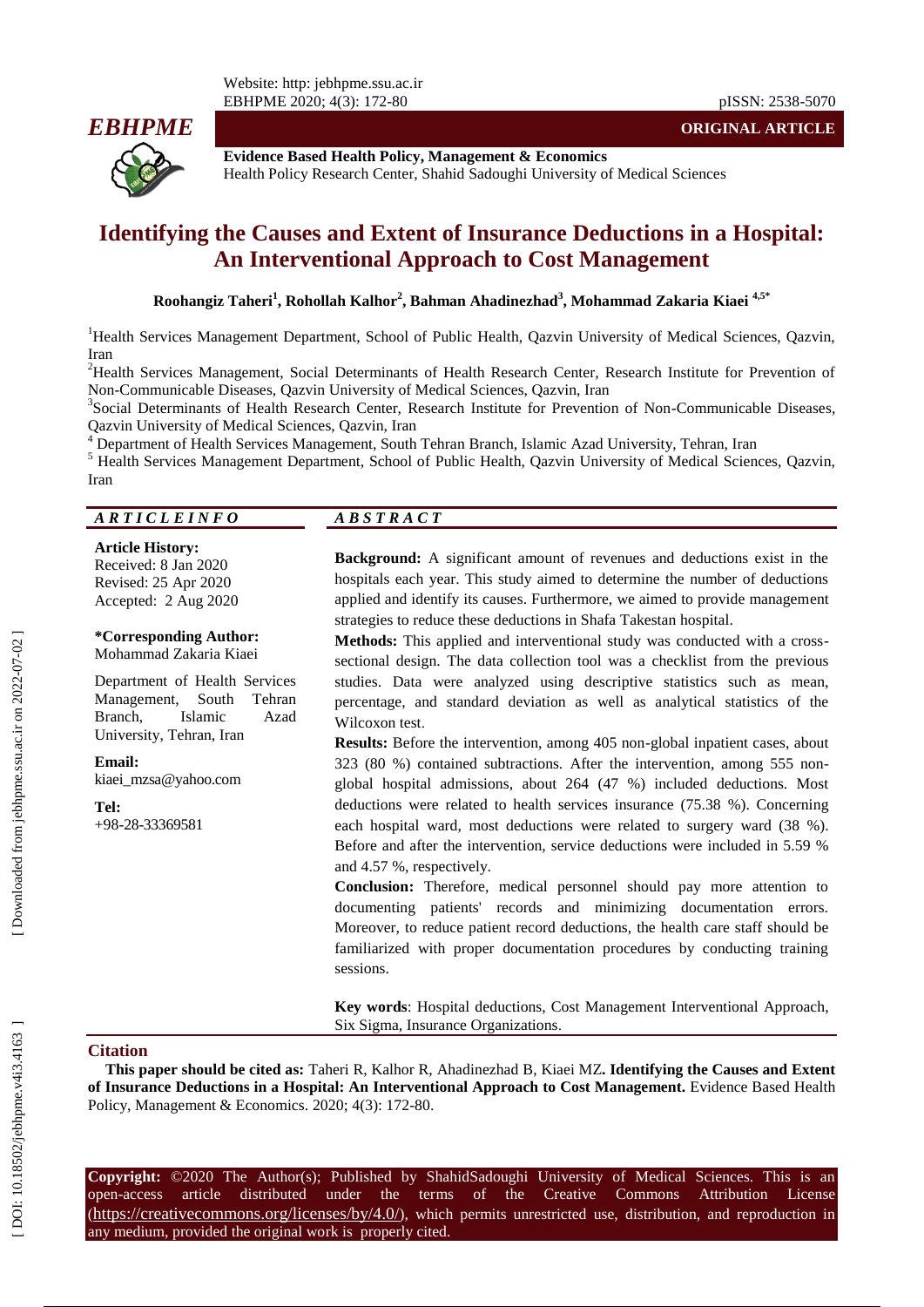## **Introduction**

owadays, the health sector is encountered the Nowadays, the health sector is encountered the<br>
violent problems regarding resource constraints in many countries, including Iran; therefore , it is essential to use the facilities correctly with maximum productivity (1). As a result, hospital managers are required to control these resources for efficient use (2). To this end, hospitals should be run more economically. In the economic management of hospitals, the financial position of hospital should be controlled, necessary financial resources should be provided, and the efficiency of hospital revenue should be increased (3). Considering the insurance organizations are responsible for paying a part of the medical costs, most hospital resources are provided by the contract s with insurance organizations that render services to the organizations under their coverage (4,5).

Insured patients receive the needed services from hospitals, but insurance organization hasthe task of cost compensation under a contract (2). After auditing the financial documents in the hospital, the insurance organization decrease sthe amount of money as a deduction.In other words, deductions are different between the total amount of hospital expenses and the amount of insurance reimbursement to the hospital (6). These deductions, not only reduc e the hospital's financial resourcesbut also lead to delay in the reimbursement of costs to hospitals and cause dissatisfaction among hospital managers and staff (7). Therefore, the extent and cause of deductions are essential because they inform management, health care providers , and other stakeholders about the economic situationof hospital. Appropriate management of costs increases the hospital revenues and ultimately create s mutual trust among the contract parties ( 8, 9). According to hospital studies in Iran, there are many reasons for insurance deductions , such as failure to comply with insurance regulations, incorrect coding of service units, incorrect tariffs, surplus or lack of specified tariffs, document defects and corrosion, structural and organizational errors, service delivery, weakness ina supervisory role of insurers, etc.(10 -

13). The main reason for deductions in inpatient cases in Iran was related to the defect in the documentation process ; while in studies conducted in foreign countries, the main reason for deductions was lack of service in the insurance contract .In these countries, smart and digital documentation systems, as well as appropriate payment mechanisms , are used; so, not many other causes of deductions exist ( 9,14). In fact, the reimbursement of medical expenses by insurance organization depends on the accurate documentation of medical records.The insurance organization investigate s all documents for patient s and determines the extent of reimbursement. However, one of the most significant problems with hospital income is its inadequate organization in hospital finance and accounting (15). Due to the importance of deductions, various studies in recent years have investigated the reasons and extent of deductions in Iranian hospitals. In this regard, Karimi et al . (1 3 ) examined the causes of deductibles in insurance accounts at Seyyed al - Shahid Hospital in Isfahan. They showed that the most reasons for deductions were in higher insurance premiums. In another study conducted by Mohammadi et al. (1 6 ), the number of deductions applied to medical services and social security was analyzed concerning the most prominent hospital bills, which was training staff. Khalesi (17) also reported the impact of the staff training program s on the deductions at FirouzKuh Educational Center.

The present study aimed to compare the deductions of different types of insurance in Iran, including Health, Social security, Armed forces , and the Relief Committee. Furthermore, the patients' bil l s admitted in Shafa Hospital , Takestan city were compared before and after the educational intervention over identifying the reasons of deductions. As a result, appropriate strategies were provided for reducing deductions.

#### **Materials and Methods**

This interventional , cross -sectional , and applied research was designed in two main stages: 1) the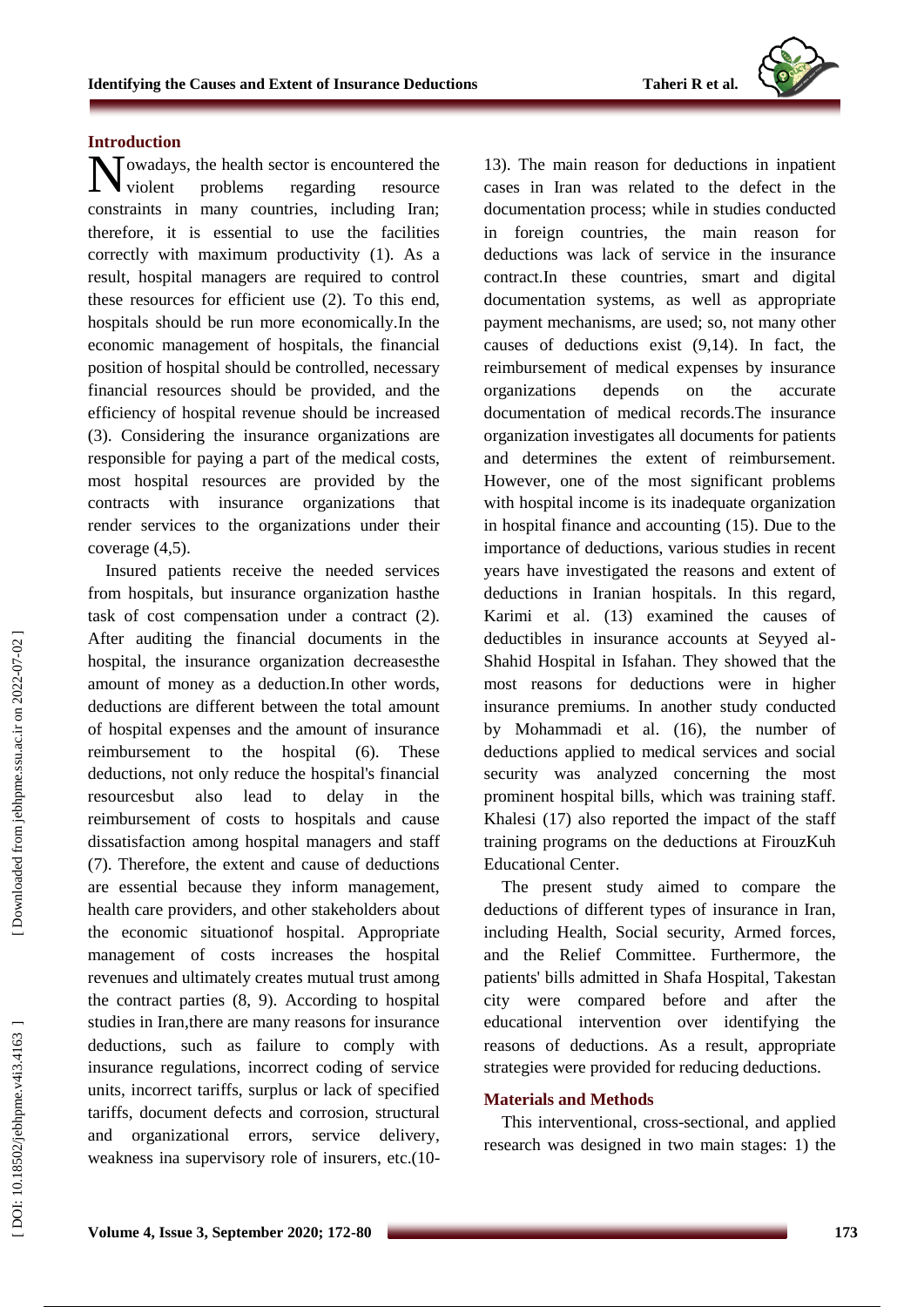investigation of patients' records and insurance organization reports (document analysis ); 2) the intervention . The first phase of research involved determining the number of deductions by service s, basic insurance, deduction generatorwards, and individuals, as well as reasons of deductions. At this stage, the research team reviewed the hospital admission records for one month. These files included all hospital records (405 cases before the interventionand 555 cases after intervention) sentfor insurance organizations. The data in this phase were collected using a checklist (1 8). Also, case reports provided by some insurance organizations regarding hospital deductions were analyzed by the document analysis method. In the second phase, an educational intervention was performed. To identify the underlying reasons of deductions, an expert panel containing managers and experts in deductions was held in t hree two hour sessions at the hospital. The panel consisted of the research team, top and middle managers of the hospital, supervisors, medical record experts, insurance experts, and financial experts at the hospital  $(N = 12)$ . A list of deductions (reviewed by previous literature and interviews with experienced individuals) was provided by the research team and made available to the panel of experts . The panel eventually provided a single list of deduction causes . At this stage, after identifying the primary purposes of deduction in the studied hospital, a list of strategies was prepared for removing these factors.

The strategy proposed to improve some processes included greater coordination between units involved in insurance as well as better communication with upstream units such as Insurance Working Group and Tariff Office of the department of health and medical education. In this regard, the coordination among units involved and training was considered as the central interventionby the expert team. The research team prepared the training materials needed by those involved in the insurance process; as a result, the items needed for training were completed and approved by the panel of experts .

Six Sigma method was applied for intervention at this stage. The most common tool for implementing Six Sigma is DAMIC cycle (19), which consist s of five stages, each step logically related to the previous step as it is to the next. These stages include defining, measuring , and evaluating the current hospital performance, analysis, improvement, and control stages. This cycle is a coherent , comprehensive and structured approach to process improvement. The harmonious combination that exists in the period leads to problem -solving. After the intervention, hospital records ofone month were reviewed by a checklist.

Information sources included all records of hospitalized patients covered by basic insurance for two months before and after (April 2019, June 2019) the intervention. In order to collect information from the medical record of patients, the necessary permits were obtained from the Vice - Chancellor for Research and Technology Affairs and the Vice -Chancellor for Treatment Affairs.

The statistical sample s consisted of all files with at least one deduction case . Data were collected using a checklist of previous studies (18) based on the services rendered at the study hospital. Data were analyzed using SPSS and EXCEL software. Data were analyzed using descriptive statistics such as mean, percentage , and standard deviation as well as analytical statistics , including the Wilcoxon test. This study is the result of a M.Sc thesis with the Ethics Code of IR.QUMS.REC.1397 .212in the field of health service s management in Qazvin University of Medical Sciences.

#### **Results**

Before and after the intervention , 80 % and 47% of cases were deductions, respectively. Deductions' data were categorized as insurance, wards, services provided, and deduction providers. According to the findings of Table 1, health Service insurance deductions comprised of about 75.38 % of the highest deductions before the intervention, while health insurance deductions composed of approximately 91.04 % of the most top deductions after the intervention. The percentage of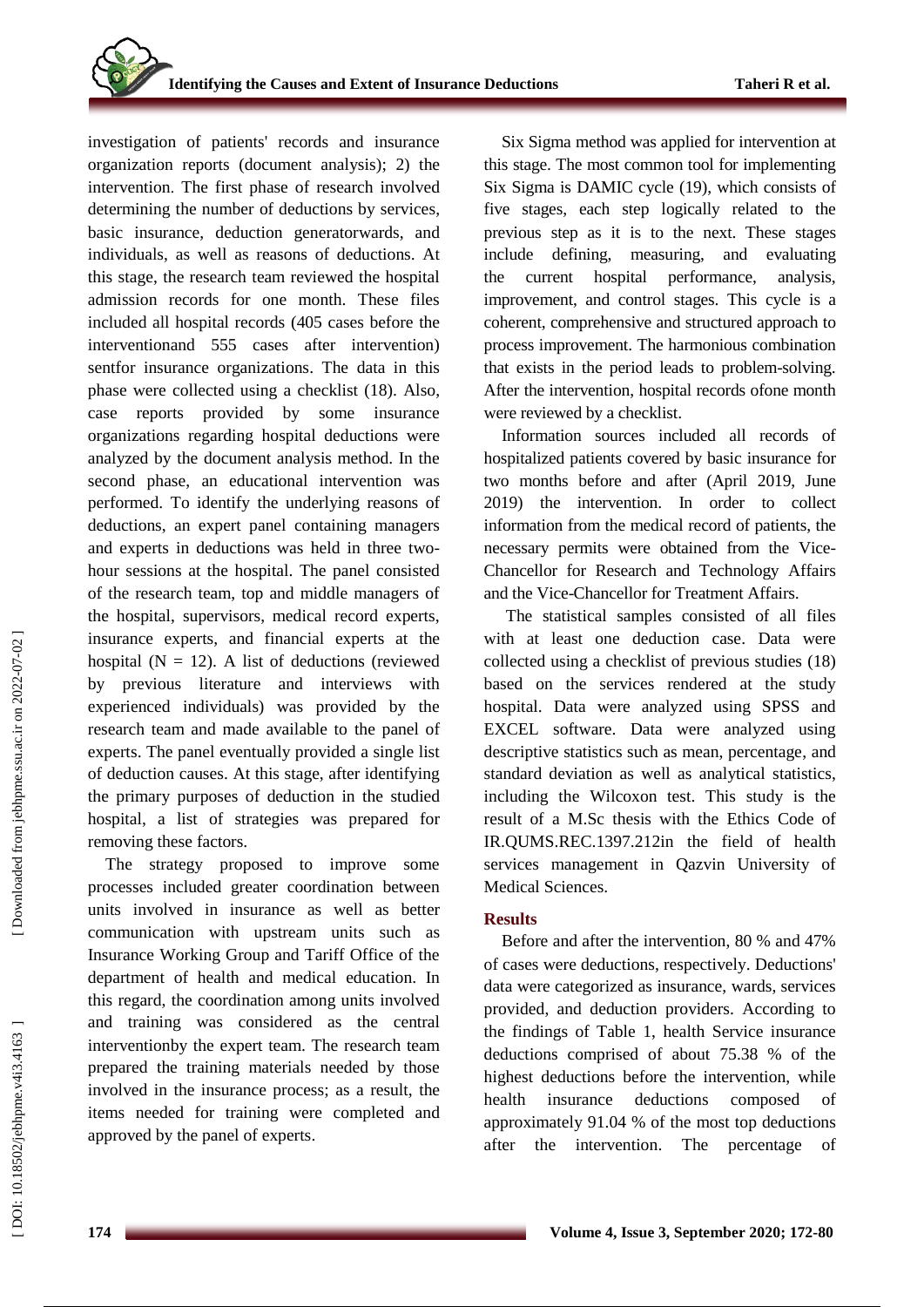

deductions from all cases before and after the intervention decreased from 70.5 % to 47.58 % , but no statistically significant difference was observed in this case (P-value  $\geq$  0.05). The results showed that the surgical ward (38 % ) had the highest deductions before the intervention, but the maternity ward (0.008 % ) had the least deductions. After the intervention , most deductions were in the surgical ward (47.95 %), while the least deductions were in the labor ward 0.66 %). According to Table 2, the deductions decreased in the Emergency, Labor, Postpartum, Internal, Surgery, and Pediatric, CCU, and Inpatient wards, whereas, the deductions increased in the ICU ward. The Wilcoxon test was run to test the difference between subtractions before and after the intervention. According to the results, the mean percentage of deductions from the total documents was significantly different in all sections before and after the intervention. It means that the average percentage of files subject to deductions from all cases decreased after the intervention.

Table 3 compares the frequency of data before and after the intervention for each service and shows thatthe most deductions applied before the intervention were relate d to regular and special services (21.7 % ), while the lowest deductions

were for operating room drug service s (0.05 %). After the intervention, the highest deductions were for regular (21 %) and special (19 %) bed services, and the least deductions were for Sonography services (0.06 %). The results of the Wilcoxon test showed that the mean percentage of documents' deductions from the total documents were significantly different before and after the intervention. In other words, the mean percentage of the documents' deductions from the total documents decreased after the intervention.

According to the results, pre -intervention deductions showed that the highest number of deductions belonged to physicians (43.37 %), ward secretaries (34.21 %), and nurses (22.7 %), respectively **.** Deductions after the intervention were related to physicians (62.8 %), nurses (27.11 %) , and ward secretaries (10.07 %). The educational intervention decreased the deduction percentage related to physicians, nurses, and secretaries. According to the results of the Wilcoxon test, a significant difference was seen between the mean of personnel knowledge in all mentioned areas (9 items) before and after training. The level of knowledge increased in personnel after participating in the training (Table 4).

|                          | <b>Before intervention</b>                                        |                                                      | After intervention                                                |                                                      |  |
|--------------------------|-------------------------------------------------------------------|------------------------------------------------------|-------------------------------------------------------------------|------------------------------------------------------|--|
| <b>Type of insurance</b> | Percentage of<br>documents'<br>deductions from<br>total documents | Percentage of<br>deductions from<br>total deductions | Percentage of<br>documents'<br>deductions from<br>total documents | Percentage of<br>deductions from<br>total deductions |  |
| Health Service Insurance | 80.31                                                             | 75.38                                                | 48.55                                                             | 91.04                                                |  |
| Social Security          | 79.41                                                             | 16.58                                                | 37.31                                                             | 4.22                                                 |  |
| Armed Forces             | 80.00                                                             | 7.67                                                 | 58.33                                                             | 2.83                                                 |  |
| Aid Committee            | 42.85                                                             | 0.35                                                 | 46.15                                                             | 1.87                                                 |  |
| Total                    | 70.5                                                              | 100.00                                               | 47.56                                                             | 100.00                                               |  |
| $Z = -1.46$              |                                                                   |                                                      | $P = 0.144$ *                                                     |                                                      |  |

**Table 1.**Comparison of the frequency of data before and after intervention by the basic insurance

∗Significant at *p* < 0 *.*05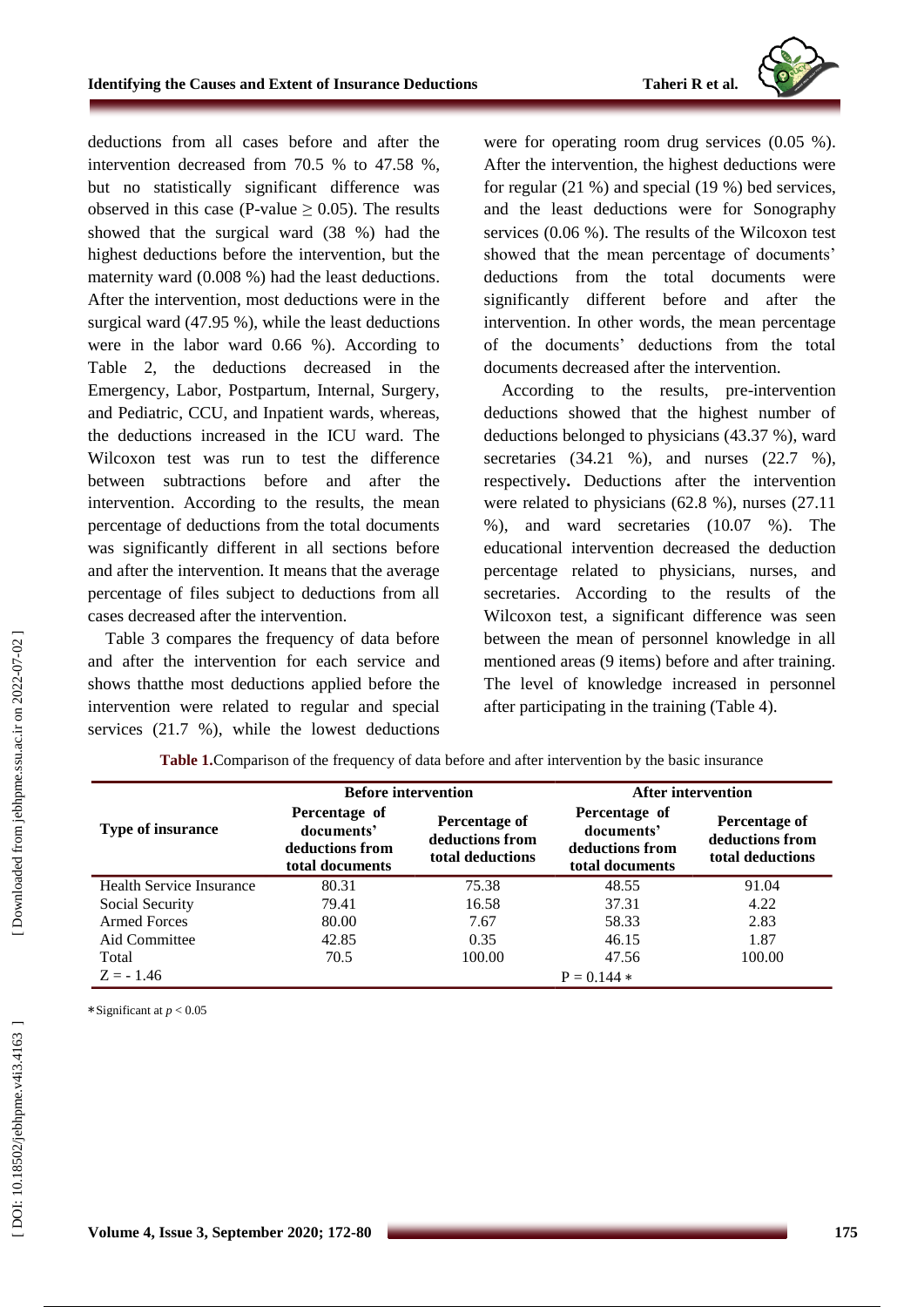|                      |                                                                   | <b>Before intervention</b>                                          | After intervention                                                |                                                                     |  |  |
|----------------------|-------------------------------------------------------------------|---------------------------------------------------------------------|-------------------------------------------------------------------|---------------------------------------------------------------------|--|--|
| Type of ward         | Percentage of<br>documents'<br>deductions from<br>total documents | Percentage of<br>deductions of the<br>unit from total<br>deductions | Percentage of<br>documents'<br>deductions from<br>total documents | Percentage of<br>deductions of<br>the unit from<br>total deductions |  |  |
| Emergency department | 68                                                                | 4.22                                                                | 14                                                                | 0.67                                                                |  |  |
| labor                | 100                                                               | 0.008                                                               | 50                                                                | 0.66                                                                |  |  |
| Internal             | 91                                                                | 29.61                                                               | 55                                                                | 25.41                                                               |  |  |
| Surgery              | 95                                                                | 38.00                                                               | 66                                                                | 47.95                                                               |  |  |
| Pediatric            | 49                                                                | 1.37                                                                | 16                                                                | 3.55                                                                |  |  |
| Postpartum           | 60                                                                | 2.34                                                                | 55                                                                | 8.18                                                                |  |  |
| <b>CCU</b>           | 42                                                                | 18.62                                                               | 54                                                                | 11.19                                                               |  |  |
| ICU                  | 78                                                                | 5.80                                                                | 57                                                                | 2.26                                                                |  |  |
| Total                | 80                                                                | 100                                                                 | 47                                                                | 100                                                                 |  |  |
| $Z = -2.52$          | $P = 0.012$ *                                                     |                                                                     |                                                                   |                                                                     |  |  |

**Table 2.**Comparison of the frequency of data before and after intervention by ward

∗Significant at *p* < 0 *.*05

**Table 3.** Comparison of the frequency of data before and after intervention by services

|                                | <b>Before intervention</b>              |                                     | <b>After intervention</b>            |                              |  |
|--------------------------------|-----------------------------------------|-------------------------------------|--------------------------------------|------------------------------|--|
| <b>Type of services</b>        | Percentage of<br>deductions to<br>total | <b>Percentage to</b><br>performance | Percentage of<br>deductions to total | Percentage to<br>performance |  |
| <b>Visit</b>                   | 2.07                                    | 1.08                                | 12.69                                | 5.78                         |  |
| medical consultant             | 3.03                                    | 4.48                                | 3.00                                 | 4.42                         |  |
| Bed count day                  | 21.70                                   | 2.60                                | 21.19                                | 2.01                         |  |
| <b>Nursing Services</b>        | 0.55                                    | 1.15                                | 1.24                                 | 1.94                         |  |
| Anesthesia                     | 0.86                                    | 3.65                                | 0.96                                 | 3.47                         |  |
| Surgery                        | 13.03                                   | 15.27                               | 13.33                                | 14.13                        |  |
| Surgery room                   | 1.80                                    | 5.48                                | 5.10                                 | 12.36                        |  |
| Ward medicine                  | 1.92                                    | 1.16                                | 6.96                                 | 3.28                         |  |
| <b>Ward Supplies</b>           | 19.08                                   | 38.80                               | 11.57                                | 24.33                        |  |
| Operating room medicine        | 0.05                                    | 0.61                                | 1.48                                 | 14.61                        |  |
| <b>Operating Room Supplies</b> | 1.34                                    | 4.97                                | 7.09                                 | 18.61                        |  |
| Pathology                      | 2.44                                    | 63.96                               | 0.40                                 | 15.73                        |  |
| Lab                            | 5.00                                    | 4.64                                | 2.51                                 | 2.15                         |  |
| Sonography                     | 0.65                                    | 2.72                                | 0.06                                 | 0.18                         |  |
| Radiology                      | 10.65                                   | 71.09                               | 0.54                                 | 2.51                         |  |
| <b>CT</b>                      | 12.72                                   | 33.15                               | 5.64                                 | 15.36                        |  |
| Rehabilitation                 |                                         |                                     | 2.17                                 | 34.2                         |  |
| endoscopy                      |                                         |                                     | 1.50                                 | 7.03                         |  |
| Dialysis                       |                                         |                                     |                                      | $\overline{\phantom{a}}$     |  |
| M.R.I                          | 1.60                                    |                                     |                                      |                              |  |
| ECG                            | 1.12                                    | 2.16                                | 0.56                                 | 1.26                         |  |
| Cardiac resuscitation          |                                         | $\overline{\phantom{a}}$            | 0.33                                 | 11.11                        |  |
| Other services                 | 0.30                                    | 2.21                                | 1.58                                 | 12.49                        |  |
| Total                          | 100                                     | 5.59                                | 100                                  | 4.57                         |  |

**Table 4 .**The personnel's knowledge before and after the intervention

| ltem                               | <b>Negative</b><br><b>Ratings</b> | <b>Positive</b><br><b>Ratings</b> | Equal<br><b>Ratings</b> |        |         |
|------------------------------------|-----------------------------------|-----------------------------------|-------------------------|--------|---------|
| Knowledge of insurance performance |                                   |                                   |                         | - 4.46 | 0.000 * |

∗Significant at p < 0.05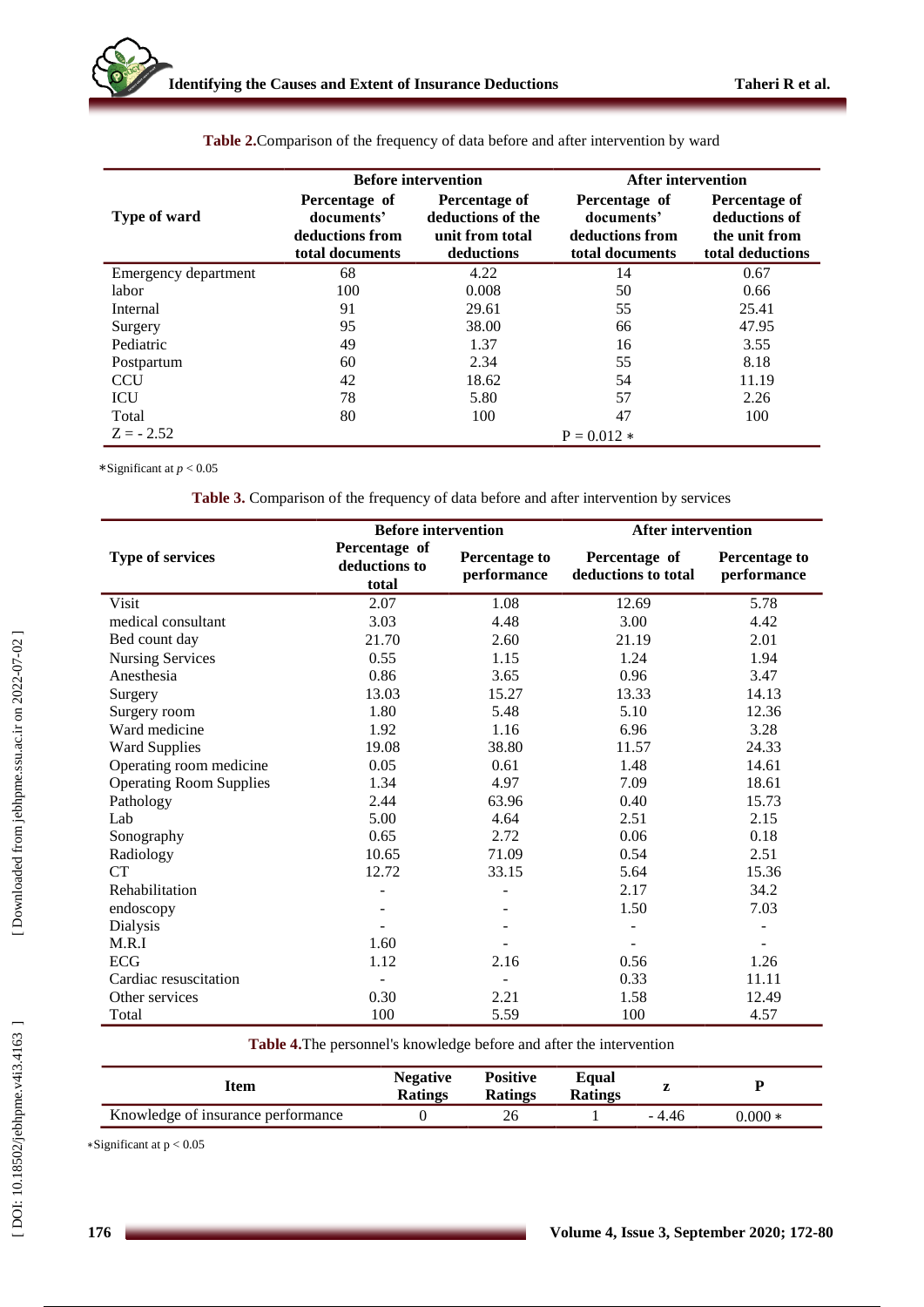

#### **Discussion**

The results showed that the highest amount of deductions was related to Health insurance based on basic insurance before and after the intervention. This excessive increase in health insurance deductions is due to the inequality and different distribution s among clients covered by other health insurance policies. In fact , it is due to the large number of villages around studying city.Thus, rural insurance has dramatically increased . The results showed that the surgical ward had the most deductions . Regarding the provided services, the most deductions applied before the intervention were relate d to regular and special bed services, departmental supplies, surgical procedures, CT scans, radiology , and laboratories . According to the findings after the intervention, the most deductions were relate d to regular and special bed services, surgery, visitation, medication ward supplies, and operating room supplies.

Numerous researchers in Iran calculated the deductions of hospital bills, including a study conducted by Sarvestani et al. in the first six months of 2012 on 1706 patient records in Shohada Hospital in Sarvestan. It showed that the highest percentage of deductions was related to Social Security insurance, which was due to the high volume of insurance bills. Still, the lowest deductions were attributed to Armed Forces insurance. The rate of deductions in Social Security, Health Insurance, and Armed Forces Insurance were 3, 2, and 1.5 percent, respectively.These findings are inconsistent with the present study . According to Sarvestani et al. (4), the major reasons of deductions wereimpatience of a doctor or nurse, the number of insurance papers, failure to notice the errors, lack of physicians' knowledge about the consequences ofsigning instead of stamping, novice physicians or those employed by conscriptionlaw, insufficient training of the income department staff, lack of staff, insurers, and physicians' motivation. These reasons were in line with the findings of present study. The other reasons of deductions were irresponsibility of the insurance and income

experts, as well as providing the physicians withinadequate information by insurance and income personnel, which were inconsistent with the present study. The discrepancy in the findings is becausethe insurance and income unit in studying hospital followed and identified deduction reasons and provided the physicians with the necessary warnings. In the study by Khorrami et al . (20), the most insurance deductions were related to Rural Health Insurance Fund, Urban Hospital Insurance Fund , and Social Security Insurance, respectively; these results were in line with the results of present study. Defect in the patient records, lack of the physician's visit card, lack of the physician's stamp and signature, lack of date in document s, distorted prescription, lack of test results, incorrect code insertion, lack of awareness about new tariffs, prescription of unnecessary medication, and lack of insurance coveragewere the most important reasons of deductions, which confirmed our results. Different studies showed that deductions from Health insurance were higher than other insurances. Among all thestudying hospitalwards, the most deductions were related to the surgical ward. The most important reasons of deductions were, non acceptance of bed days, non - compliance with the applicable codes, the provision of non -contracted insurance services, and extra service s, which were consistent with the findings of present study ( 2 1, 22). Leo et al . showed that deductions related to laboratory services resulted in high costs for hospitals; however, since 2013 ,the application of an automated computerized laboratory data control system to record physicians' orders during testing decreased the costs significantly (2 3). In confirmation of the present study results, lack of proper documentation of tests as well as radiology and ultrasound wards ad high deductions in the para -clinical departments (2 4 , 2 5). To improve the condition and reduce preclinical service insurance deductions, para -clinical insurance documents should be controlled at least by two people , and insurance sheets should also be checked on the same day so that they do not pile up . One of the measures to reduce the hospital deductions is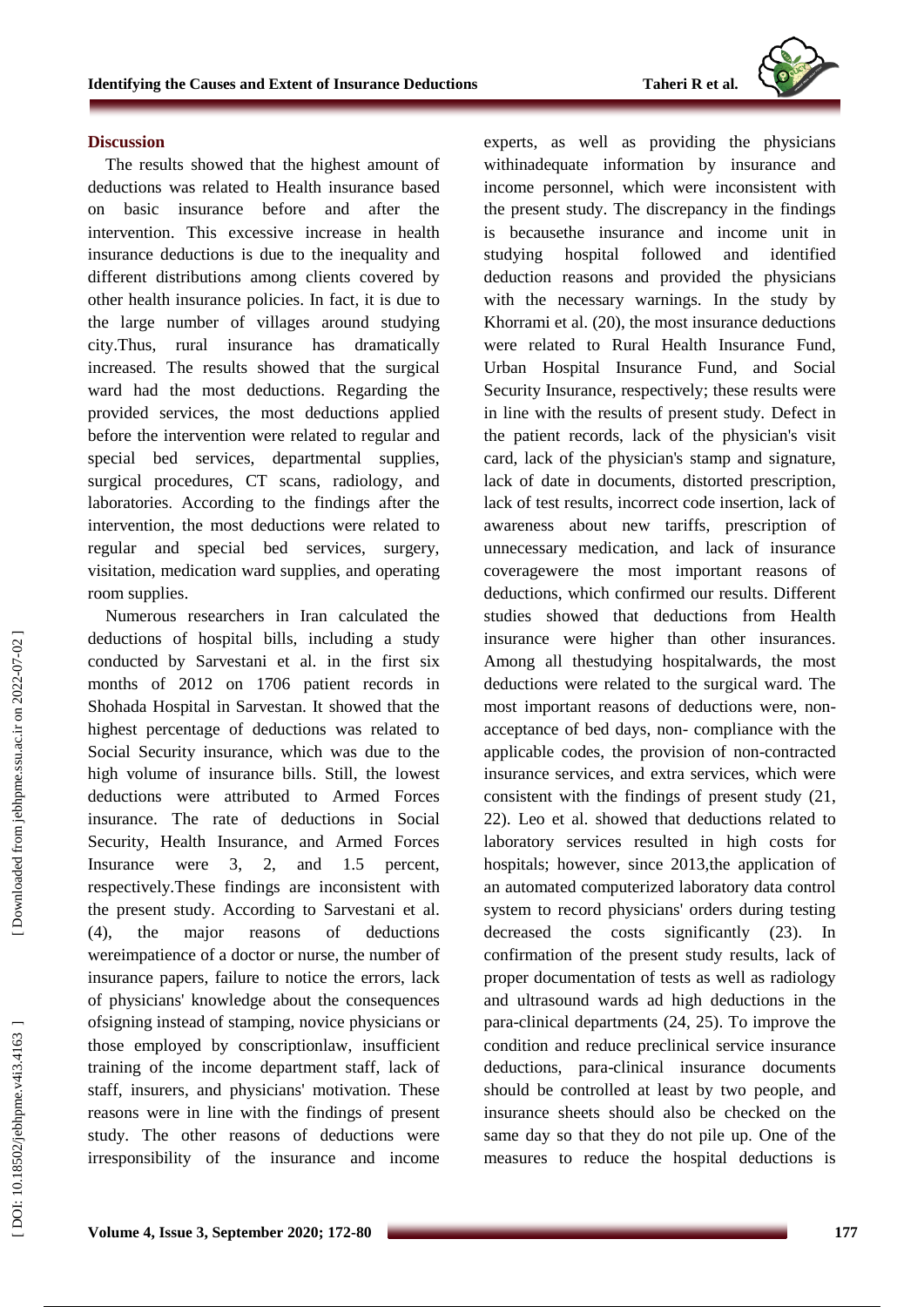implementing DRGs to facilitate the calculation and reimbursement of services. Nowadays, related diagnostic teams in the most advanced countries, such as America, Australia, Canada, and Germany , decide upon payment for services. The related diagnostic groups' system is a prospective payment method for hospital services and is regarded as one of the most efficient reimbursement systems for the cost of services (26).

According to the results, we can finally present the following strategies for reducing the insurance deductions in studying hospital . Deductions were initially caused by a lack of relationship between the staff's specialty and their job in the hospital under studying .In this study, staff working in the discharge and medical records'units included people who were neither familiar with the hospital's medical and financial processes nor familiar with medical terms because their education was not related to health care. It is more appropriate to recruit medical graduates to solve this problem.Insurance policy awareness should also be increased by conducting training programs for the medical personnel, doctors, nurses , and secretaries of departments. They need to have clear information about the rules and guidelines set by insurance agencies.Another solution to reduce deduction is to delegate a part of the financial management role to hospital authorities so that they can be responsible for the cost s and income of their unit.In this regard, the establishment of an investigative unit or team is necessary for reviewing, refining, and finalizing inpatient documents and records, resolving potential problems, and providing feedback to relevant departments before submitting medical records to insurance organizations .

Research limitations include d a lack of time to review documents and deductions in detail. It was attempted to solve this problem through careful planning. However, since the researcher was employed in the studied hospital, the accurate implementation of schedule was not possible due to the unexpected events . Furthermore, the insurance agencies did not send the patient records timely. We tried to expedite this process by

negotiating and collaborating with the hospital manager. Also , other possible factors affecting the deductions over time were not investigated in this study. For instance, during the study period , when the data were collected, the insurance inspectors were working with the documents at the hospital, which could influence the results.

#### **Conclusion**

Based on the findings, the small percentage of deductions imposed a significant financial burden on hospitals. As a result, the significant reasons of deductions were determined and compared in this study.We found that many of these cases were related to the human agents' performance , and so they were preventable. In this regard, education can have a positive effect on the comprehensiveness of the patients' medical records; therefore, all secretaries, nurses, medical records staff , and discharge employees need the training to improve the quality of medical records' documentation. One of the significant problems in documenting medical records was related to the non -specialized staff working inthe discharge /admission and income unit s of the hospital . Effective manpower in the discharge unit must be fluent in medical terminology and familiar with insurance laws, payment methods in Iran, as well as the codification and structure of 'California' book. They also should understand patient records forms, medical information documentation rules, and finally have a good understanding of the hospital information system software.

## **Acknowledgments**

Authors appreciate the hospital staff who helped in data collection process.

## **Conflict of interests**

The authors declared no conflict of interests concerning the present study.

## **Authors' contributions**

Kiaei M Z and Kalhor R designed research and analyzed the data; Taheri R collected data; Kiaei MZ and Kalhor R and Taheri R analyzed data; and Taheri R wrote manuscript. All authors read and approved the final manuscript.

DOI: 10.18502/jebhpne.v4i3.4163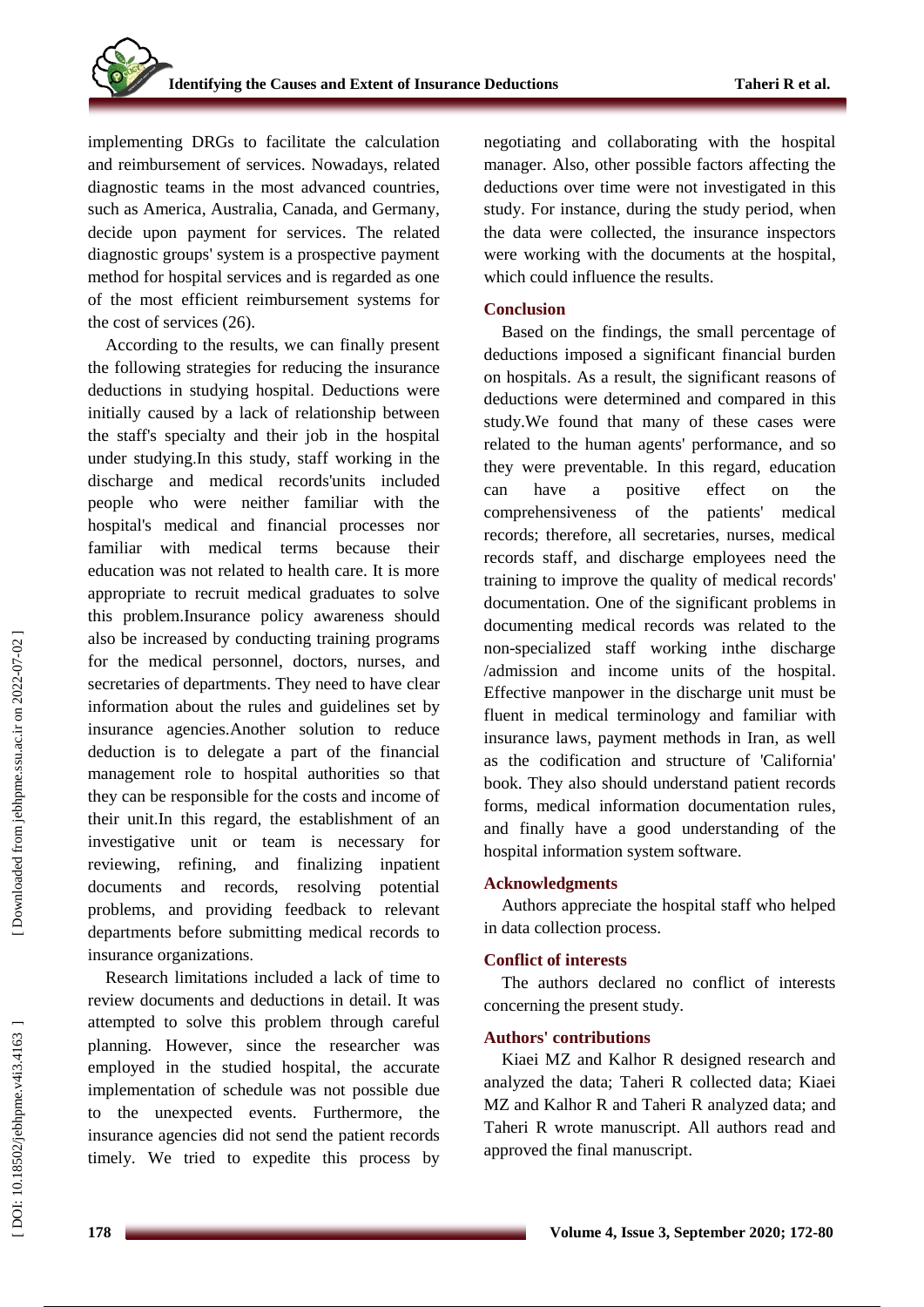

## **References**

- 1.Husereau D, Drummond M, Petrou S, Carswell C, Moher D, Greenberg D, et al. Consolidated health economic evaluation reporting standards (CHEERS) statement. BMC Medicine. 2013; 11(1): 80 -6.
- 2 .Mosadeghrad AM, Arab M, Afshari M. The impact of quality management on reducing bill deductions at operating theatre department of Valiasr Hospital: A participatory action research. Hospital. 2017; 16(1): 93 -101. [In Persian]
- 3 .Hall MA, Hager CL, Orentlicher D. Using payroll deduction to shelter individual health insurance from income tax. Health Services Research. 2011; 46(1 -2): 348 -64.
- 4 .Norooz Sarvestani E, Pour Mohammadi K, Kavoosi Z, Yousefi AR. The amount and causes insurance deductions of Shohada -e Sarvestan hospital and ways to reduce it by using the techniques of problem solving, 2012. J Manage Med Inform Sci. 2014; 2(2): 122 -32. [In Persian]
- 5 .Karami M. The role of documentation in hospital bill deduction. Zahedan J Res Med Sci. 2011; 12(5): 95. [In Persian]
- 6 .Safdari R, Sharifian R, Ghazi Saeedi M, Masoori N, Azad Manjir ZS. The amount and causes deductions of bills in Tehran University of Medical Sciences Hospitals. Payavard Salamat. 2011; 5(2): 61 -70. [In Persian]
- 7 .Mosadeghrad AM, Esfahani P, Nikafshar M. Hospitals' Efficiency in Iran: A systematic review and meta -analysis of two decades of research. Payavard. 2017; 11(3): 318 -31. [In Persian]
- 8 .Dehghan HR, Keshmiri F, Najafpour J. Evaluation of hospital information systems insurance affairs: optimization of hospital finance and insurance affairs. J Health cManag. 2012; 49(1 -2): 51 -60. [In Persian]
- 9 .Saravi BM, Asgari Z, Siamian H, Farahabadi EB, Gorji AH, Motamed N, et al. Documentation of medical records in hospitals of Mazandaran university of medical sciences in 2014: a quantitative study. Acta Informatica Medica. 2016; 24(3): 202 -6. [In Persian]
- 10 . Barati Marnani A, Teymourzadeh E, Bahadori MK, Ravangard R, Saeid Pour J. Challenges of a

large health insurance organization in Iran: A Qualitative Study. International Journal of Collaborative Research on Internal Medicine & Public Health. 2012; 4(6): 1050 -62.

- 11 . Tavakoli N, Jahanbakhsh M, Akbari M, Baktashian M, Hasanzadeh A, Sadeghpour S. The study of inpatient medical records on hospital deductions: An interventional study. Journal of Education and Health Promotion. 2015; 4: 38. doi: 10.4103/2277 -9531.157218.
- 12 . Bahadori M, Ibrahimipour H, Farzaneh A. The challenges of supervision on providing health services from the viewpoint of the insurer: a qualitative study. Int J Collab Res Intern Med Public Health. 2012; 4(9): 1673 -85.
- 13 . Karimi S, Vesal S, Saeedfar S, Rezayatmand M. The study deductions of insurance bills and presenting suggestions approaches in Seyed Alshohada hospital. Health Inf Manage. 2011; 7(SPECIAL ISSUE): 594 -600. [In Persian]
- 14 . Klein -Hitpaß U, Scheller -Kreinsen D. Policy trends and reforms in the German DRG -based hospital payment system. Health Policy. 2015; 119(3): 252 -7. doi: 10.1016/j.healthpol. 2015.01. 006.
- 15 . Omrani MD, Farajzadeh F, Rashidi G. Determination of the causes of income deficits at hospitals affiliated to ShahidBeheshti University of Medical Sciences. J Med Counc I R Iran. 2012; 30(3): 265 -71. [In Persian]
- 16 . Mohammadi A, Azizi AA, Cheraghbaigi R, Mohammadi R, Zarei J, Valinejadi A. Analyzing the deductions applied by the medical services and social security organization insurance toward receivable bills by university hospitals of Khorramabad. Health Information Management. 2012; 10(2): 172 -80. [In Persian]
- 17 . Khalesi N, Gohari M, Vatankhah S, AbasImani Z. Effect of staff education on the deductions of Firuzgar hospital. Health Management. 2010; 13(42): 19 -26. [In Persian]
- 18 . Rezvanjo H, Sokhanvar M, Doshmangir L. Investigating the rate and causes of deductions applied to social security payments and medical services in patients admitted to two hospitals affiliated to Tabriz University of Medical